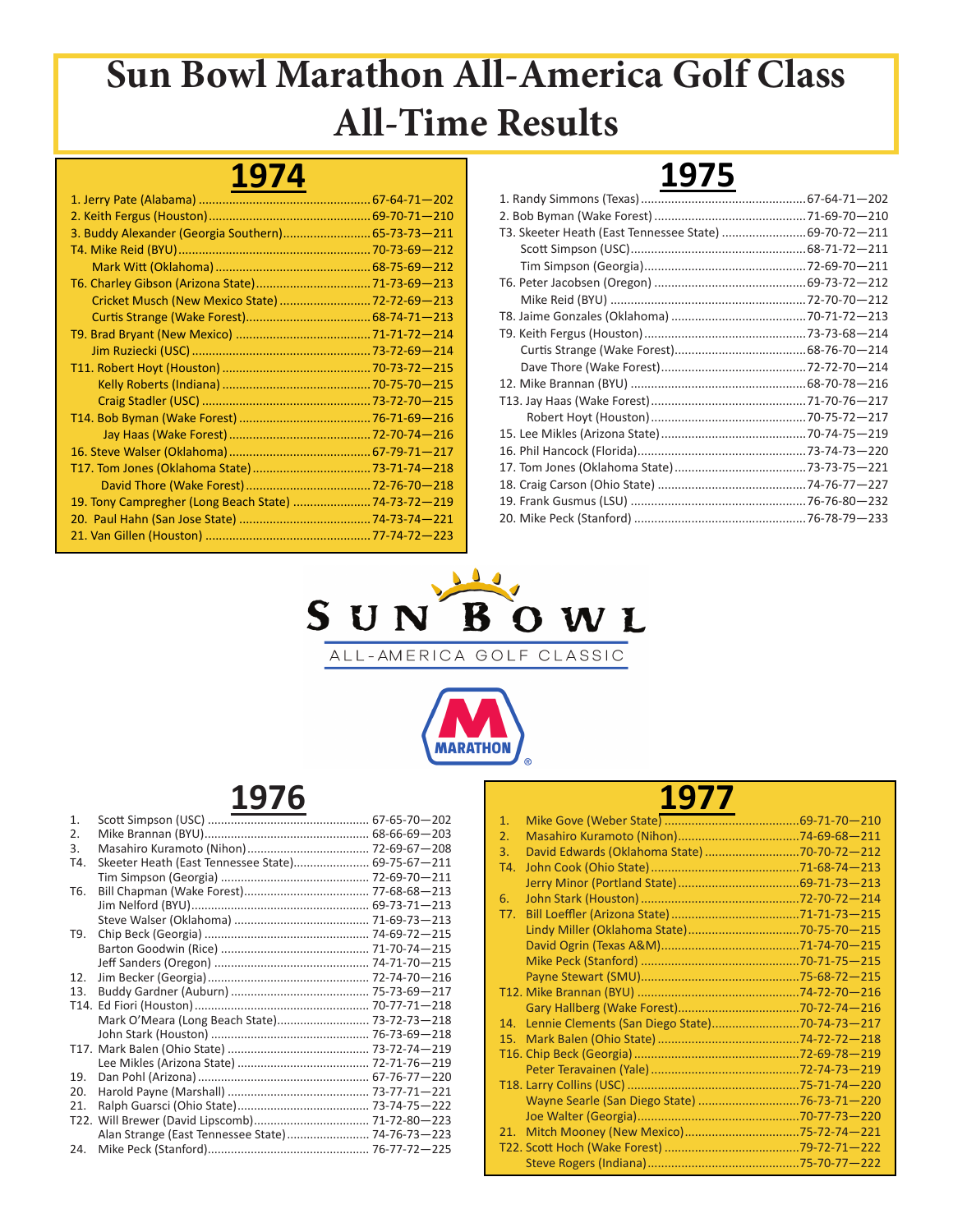#### **1978**

| 1.  |                                              |  |
|-----|----------------------------------------------|--|
| 2.  |                                              |  |
| 3.  |                                              |  |
| T4. |                                              |  |
|     |                                              |  |
| 6.  |                                              |  |
| 7.  |                                              |  |
| 8.  |                                              |  |
| T9. |                                              |  |
|     |                                              |  |
|     |                                              |  |
|     | Britt Harrison (Oklahoma State) 75-72-74-221 |  |
|     |                                              |  |
|     |                                              |  |
|     |                                              |  |
|     |                                              |  |
|     |                                              |  |
|     |                                              |  |
|     |                                              |  |
| 20. |                                              |  |
| 21. |                                              |  |
| 22. |                                              |  |

#### 1. Tim Norris (Fresno State).........................................70-68-66—204 2. Rafael Alarcon (Oklahoma State)...............................66-73-67-206<br>3. Robert Thompson (Sam Houston State)............................68-74-70-212 3. Robert Thompson (Sam Houston State)...........................68-74-70—212 4. Ron Commans (USC)................................................72-72-70—213 T5. Yutaka Hugawa (Senshu) .........................................72-72-70—214 Dick Zokol (BYU) ......................................................71-71-72—214 T7. Corey Pavin (UCLA)..................................................69-73-73—215 Joe Rassett (Oral Roberts) .......................................73-72-70—215 Joey Sindelar (Ohio State) .......................................68-76-71—215 T10. Rick Borg (Ohio State)..............................................74-72-70—216 Bobby Clampett (BYU).............................................72-71-73—216 Grant Turner (Florida State).....................................77-72-67—216 T13. Ray Barr, Jr. (Houston) .............................................71-73-74—218 Cecil Ingram (Alabama) ...........................................74-74-70—218 T15. Mike Bender (Cal State-Stanislaus)..........................71-77-71—219 Curt Byrum (New Mexico).......................................72-72-75—219 T17. Wayne DeFrancesco (LSU).......................................73-75-73—221 Kevin Harrison (TCU) ...............................................72-74-75—221 Terry Snodgrass (Houston) ......................................72-78-71—221 20. Rick Smallridge (Auburn).........................................72-75-76—223 21. Gary Hallberg (Wake Forest)....................................75-79-70—224 22. Dave Ogrin (Texas A&M)..........................................79-71-75—225 23. Blaine McCallister (Houston)...................................82-75-73—230

**1979**



ALL-AMERICA GOLF CLASSIC



### **1980**

| 1.  |                                          |  |
|-----|------------------------------------------|--|
| 2.  |                                          |  |
| 3.  |                                          |  |
| T4. |                                          |  |
|     |                                          |  |
| 6.  |                                          |  |
| 7.  |                                          |  |
| T8. |                                          |  |
|     |                                          |  |
| 10. |                                          |  |
|     |                                          |  |
|     |                                          |  |
|     |                                          |  |
|     |                                          |  |
|     |                                          |  |
| 16. |                                          |  |
| 17. |                                          |  |
| 18. | Richard Cromwell (Texas A&M)77-74-71-222 |  |
| 19. |                                          |  |
|     |                                          |  |
|     |                                          |  |
| 22. |                                          |  |
| 23. |                                          |  |

| 1.                                            |  |
|-----------------------------------------------|--|
| 2.                                            |  |
| 3.                                            |  |
|                                               |  |
| Scott Williams (San Diego State) 69-71-68-208 |  |
| 6.                                            |  |
|                                               |  |
|                                               |  |
| 9.                                            |  |
|                                               |  |
|                                               |  |
|                                               |  |
|                                               |  |
|                                               |  |
|                                               |  |
|                                               |  |
|                                               |  |
|                                               |  |
|                                               |  |
|                                               |  |
|                                               |  |
|                                               |  |
|                                               |  |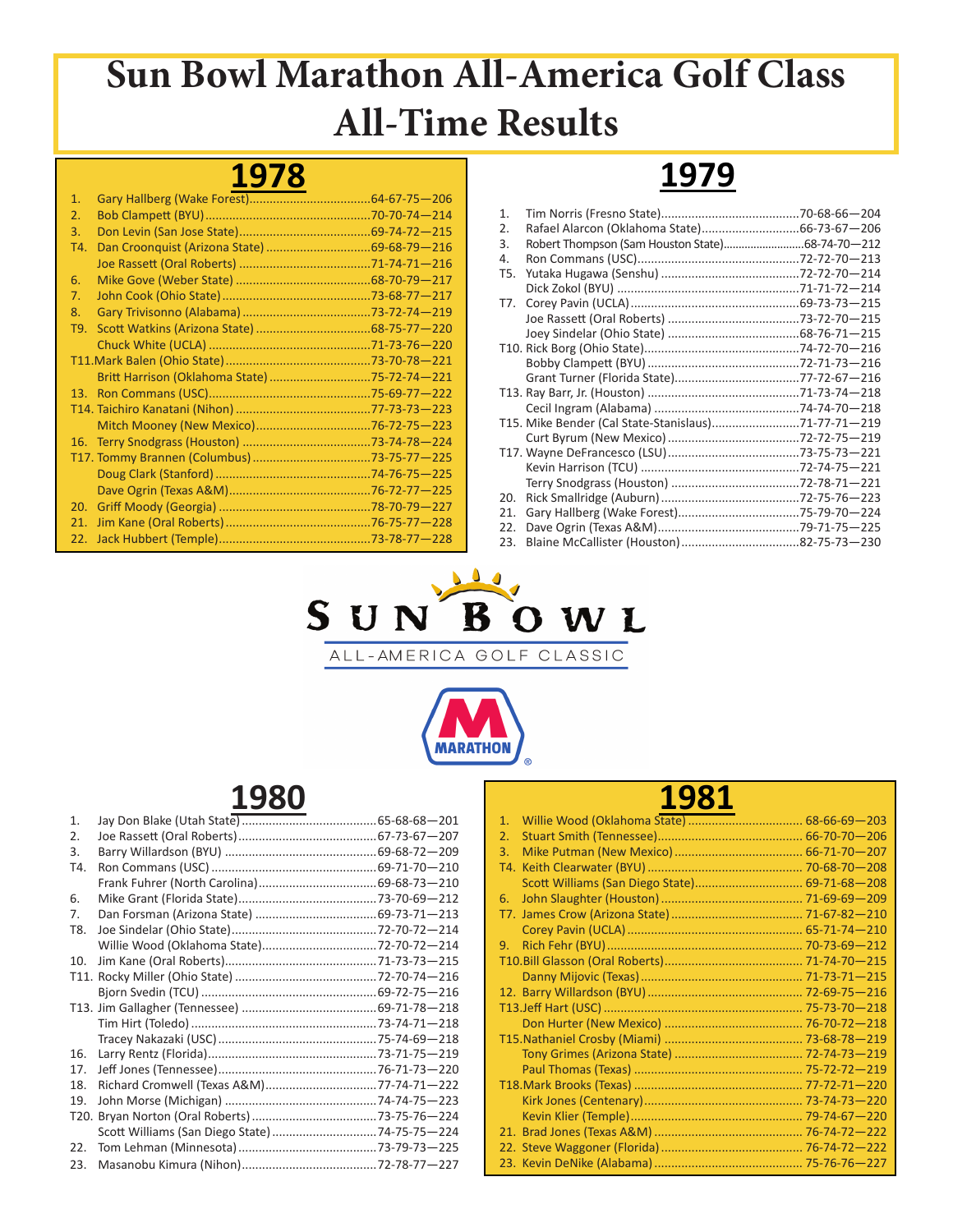## **1982**

| 1 <sub>1</sub> |                                               |  |
|----------------|-----------------------------------------------|--|
| 2.             |                                               |  |
| 3.             |                                               |  |
| 4.             |                                               |  |
| 5.             |                                               |  |
| 6.             |                                               |  |
| T7.            |                                               |  |
|                |                                               |  |
|                | Tommy Moore (Oklahoma State) 73-70-70-213     |  |
|                |                                               |  |
|                |                                               |  |
|                |                                               |  |
| 13.            | Roy Hunter (North Carolina State)73-74-69-216 |  |
|                |                                               |  |
|                |                                               |  |
|                |                                               |  |
|                |                                               |  |
|                |                                               |  |
|                |                                               |  |
| 20.            |                                               |  |
| 21.            |                                               |  |
| 22.            |                                               |  |
| 23.            |                                               |  |
|                | * – Won on first playoff hole                 |  |

|     | ᆂᇦᇦᇦ                          |  |
|-----|-------------------------------|--|
| 1.  |                               |  |
| 2.  |                               |  |
| 3.  |                               |  |
| 4.  |                               |  |
| T5. |                               |  |
|     |                               |  |
|     |                               |  |
| T8. |                               |  |
|     |                               |  |
|     |                               |  |
|     |                               |  |
|     |                               |  |
|     |                               |  |
| 14. |                               |  |
|     |                               |  |
|     |                               |  |
|     |                               |  |
|     |                               |  |
|     |                               |  |
|     |                               |  |
|     |                               |  |
|     |                               |  |
|     |                               |  |
|     |                               |  |
|     |                               |  |
| 26. |                               |  |
| 27. |                               |  |
|     | * – Won on first playoff hole |  |
|     |                               |  |

**1983**



ALL-AMERICA GOLF CLASSIC



### **1984**

| 1 <sub>1</sub> |  |
|----------------|--|
| 2.             |  |
| T3.            |  |
|                |  |
|                |  |
| T6.            |  |
|                |  |
| T8.            |  |
|                |  |
|                |  |
|                |  |
| 12.            |  |
|                |  |
|                |  |
|                |  |
|                |  |
| 17.            |  |
| 18.            |  |
|                |  |
|                |  |
|                |  |
| 22.            |  |
| 23.            |  |
| 24.            |  |
| 25.            |  |
| 26.            |  |

| TJOJ |                                |  |
|------|--------------------------------|--|
| 1.   |                                |  |
| 2.   |                                |  |
| 3.   |                                |  |
| 4.   |                                |  |
| 5.   |                                |  |
| 6.   |                                |  |
| T7.  |                                |  |
|      |                                |  |
| 9.   |                                |  |
|      |                                |  |
|      |                                |  |
|      |                                |  |
|      |                                |  |
|      |                                |  |
|      |                                |  |
| 16.  |                                |  |
| 17.  |                                |  |
| 18.  |                                |  |
| 19.  |                                |  |
| 20.  |                                |  |
| 21.  |                                |  |
| 22.  |                                |  |
| 23.  |                                |  |
|      | * – Won on second plavoff hole |  |

**100E**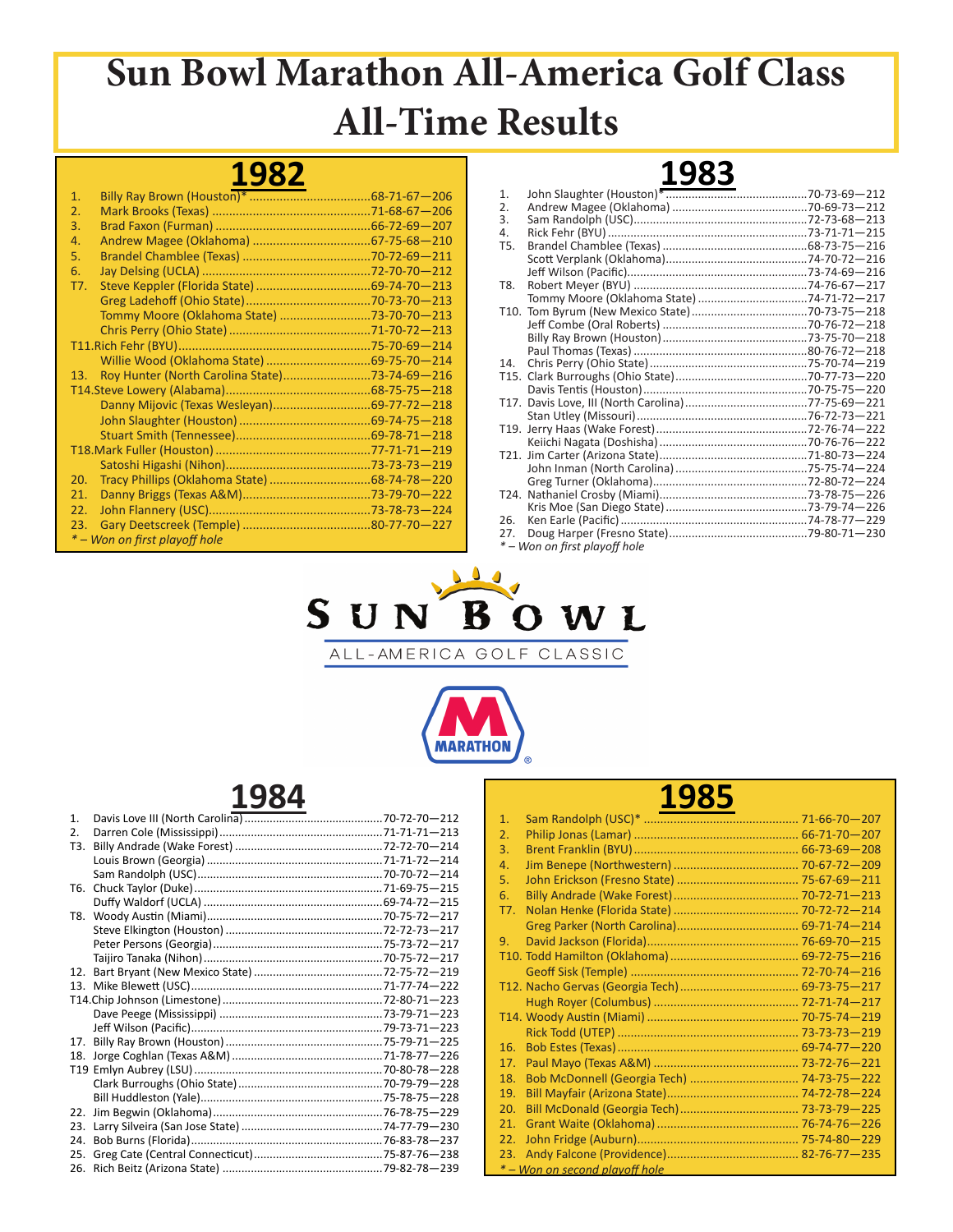### **1986**

| 1.                |  |
|-------------------|--|
| 2.                |  |
| 3.                |  |
| 4.                |  |
| 5.                |  |
| 6.                |  |
| T7.               |  |
|                   |  |
| 9.                |  |
| T10.              |  |
|                   |  |
| 12.               |  |
|                   |  |
|                   |  |
|                   |  |
|                   |  |
| 17.               |  |
| T <sub>18</sub> . |  |
|                   |  |
| 20.               |  |
| 21.               |  |
|                   |  |
|                   |  |
| 24.               |  |
| 25.               |  |

| 1.  |                               |  |
|-----|-------------------------------|--|
| 2.  |                               |  |
| 3.  |                               |  |
| T4. |                               |  |
|     |                               |  |
| 6.  |                               |  |
| 7.  |                               |  |
| 8.  |                               |  |
| T9. |                               |  |
|     |                               |  |
|     |                               |  |
|     |                               |  |
|     |                               |  |
|     |                               |  |
| 15. |                               |  |
| 16. |                               |  |
| 17. |                               |  |
|     |                               |  |
| 19. |                               |  |
| 20. |                               |  |
|     |                               |  |
|     |                               |  |
|     |                               |  |
|     | * - Won on first playoff hole |  |
|     |                               |  |

**1988**



ALL-AMERICA GOLF CLASSIC



### **1989**

| 1.               |                                                   |  |
|------------------|---------------------------------------------------|--|
| 2.               |                                                   |  |
| 3.               |                                                   |  |
| 4.               |                                                   |  |
| T <sub>5</sub> . |                                                   |  |
|                  |                                                   |  |
| T7.              |                                                   |  |
|                  |                                                   |  |
|                  |                                                   |  |
|                  |                                                   |  |
|                  |                                                   |  |
|                  |                                                   |  |
|                  |                                                   |  |
|                  |                                                   |  |
|                  |                                                   |  |
|                  |                                                   |  |
| 17 <sub>1</sub>  |                                                   |  |
|                  |                                                   |  |
|                  |                                                   |  |
| 20.              |                                                   |  |
| 21.              | Rex Kuramoto (East Tennessee State)  74-72-79-225 |  |
| 22.              |                                                   |  |
| 23.              |                                                   |  |
| 24.              |                                                   |  |

#### **1990** 1. Geoff Griffin (Fresno State)............................................ 67-70-69—206

| 2.  |                                                |  |
|-----|------------------------------------------------|--|
| T3. |                                                |  |
|     |                                                |  |
| T5. |                                                |  |
|     | Kevin Wentworth (Oklahoma State)  67-70-72-209 |  |
| 7.  |                                                |  |
| 8.  |                                                |  |
| T9. |                                                |  |
|     |                                                |  |
| 11. |                                                |  |
|     |                                                |  |
|     |                                                |  |
|     |                                                |  |
|     |                                                |  |
|     |                                                |  |
|     |                                                |  |
|     |                                                |  |
|     |                                                |  |
|     | Katsunori Kuwabara (Aichi Gakuin) 70-77-73-220 |  |
| 21. |                                                |  |
| 22. |                                                |  |
| 23. |                                                |  |
| 24. |                                                |  |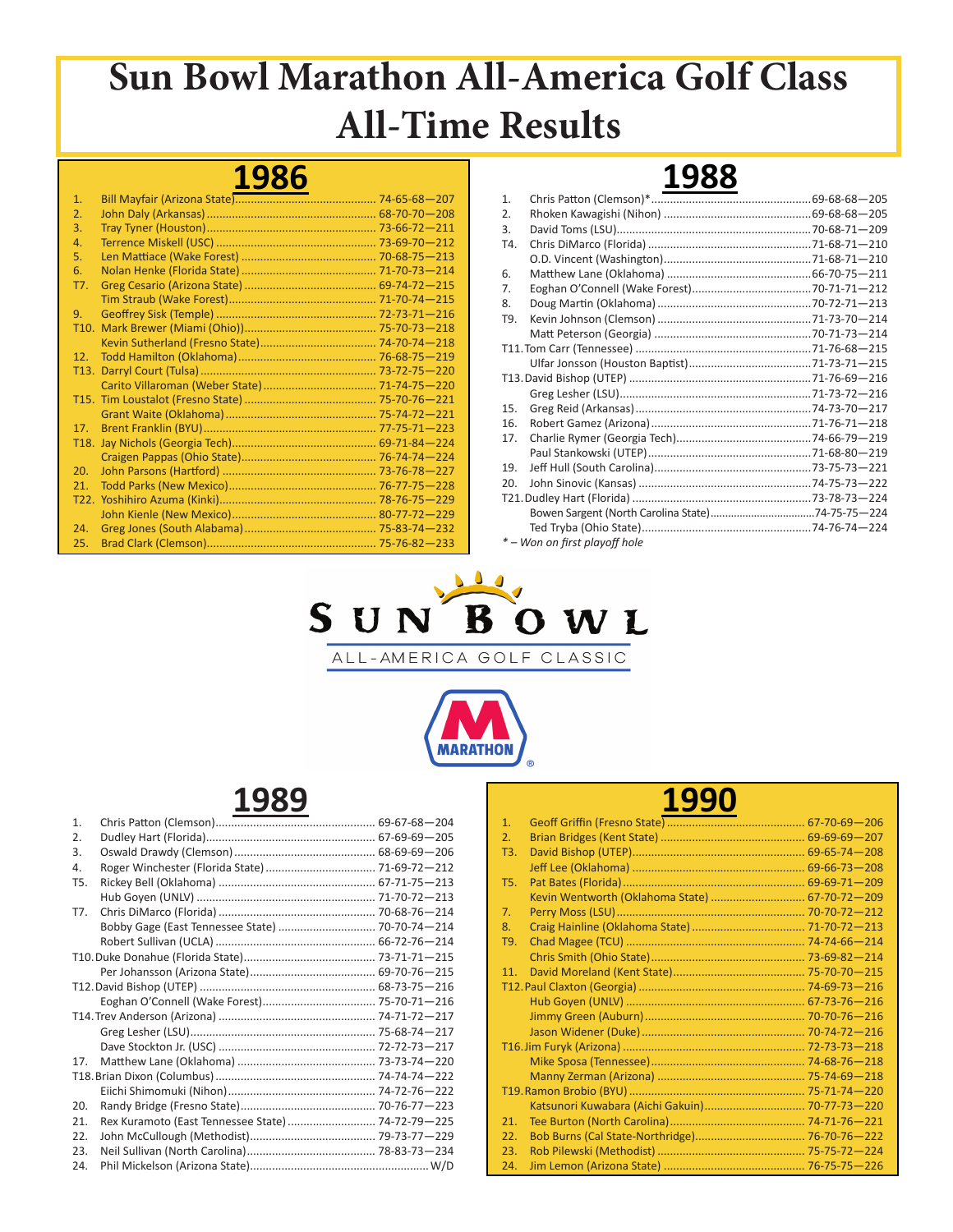#### **1991**

| 1.                |                                                    |  |
|-------------------|----------------------------------------------------|--|
| 2.                |                                                    |  |
| 3.                |                                                    |  |
| 4.                |                                                    |  |
| 5.                | Hans Strom-Olsen (Central Florida)  69-69-73-211   |  |
| T <sub>6</sub> .  |                                                    |  |
|                   |                                                    |  |
|                   |                                                    |  |
| 9.                |                                                    |  |
| 10.               |                                                    |  |
| T11.              |                                                    |  |
|                   |                                                    |  |
| 13.               |                                                    |  |
| T <sub>14</sub> . |                                                    |  |
|                   |                                                    |  |
|                   |                                                    |  |
| 17.               |                                                    |  |
| 18.               |                                                    |  |
| 19.               |                                                    |  |
| T <sub>20</sub> . |                                                    |  |
|                   | Kelly Mitchum (North Carolina State)  77-74-72-223 |  |
| 22.               |                                                    |  |
| 23.               | Cameron Beckman (Texas Lutheran) 76-77-73-226      |  |
| 24.               |                                                    |  |

#### **1992** 1. Robert Damron (Central Florida).................................... 67-66-69—202 T2. David Duval (Georgia Tech)............................................ 72-67-67—206 Brian Gay (Florida) ......................................................... 69-66-71—206 Guy Hill (Florida) ............................................................ 72-63-71—206 Jean-Paul Hebert (Texas)................................................ 72-69-65—206 6. Craig Hainline (Oklahoma State).................................... 68-68-71—207 T7. David Berganio (Arizona)................................................ 68-73-68—209 Warren Schutte (UNLV).................................................. 69-66-74—209 T9. Trey Coker (Louisiana-Lafayette).................................... 74-65-71—210 Edward Fryatt (UNLV)..................................................... 71-69-70—210 Tim Herron (New Mexico).............................................. 69-69-72—210 Shigemasa Higaka (Kinki) ............................................... 71-71-68—210 T13. Kelly Mitchum (North Carolina State) ............................ 72-71-69—212 Hans Strom-Olsen (Central Florida) ............................... 70-69-73—212 David White (Arkansas).................................................. 68-69-75—212 Manny Zerman (Arizona) ............................................... 71-73-68—212 17. Jack O'Keefe (Arkansas) ................................................. 70-68-76—214 18. Jamie Burns (North Florida)........................................... 74-65-74—216 19. Nicky Goetze (Clemson)................................................. 73-68-77—218 20. Steve Anderson (Ohio State).......................................... 74-68-77—219 21. Jeff Lyons (Oregon)......................................................... 70-78-72—220 T22. Danny Ellis (Clemson)..................................................... 75-71-75—221 Jimmy Flippen (Virginia)................................................. 70-70-81—221

Eric Frishette (Kent State)............................................... 69-71-81—221



ALL-AMERICA GOLF CLASSIC



### **1993**

| 1.   |  |
|------|--|
| 2.   |  |
| 3.   |  |
| T4.  |  |
|      |  |
| 6.   |  |
| 7.   |  |
| 8.   |  |
| T9.  |  |
|      |  |
|      |  |
|      |  |
|      |  |
|      |  |
|      |  |
|      |  |
|      |  |
| 18.  |  |
| 19.  |  |
| 20.  |  |
| T21. |  |
|      |  |
| 23.  |  |
| 24.  |  |

|                   | 1994                                                |  |
|-------------------|-----------------------------------------------------|--|
| 1.                |                                                     |  |
| 2.                |                                                     |  |
| T3.               |                                                     |  |
|                   |                                                     |  |
|                   |                                                     |  |
| 6.                |                                                     |  |
| T7.               |                                                     |  |
|                   |                                                     |  |
| T9.               |                                                     |  |
|                   |                                                     |  |
|                   |                                                     |  |
| T <sub>12</sub> . |                                                     |  |
|                   |                                                     |  |
|                   |                                                     |  |
|                   |                                                     |  |
|                   | Garrett Willis (East Tennessee State)  75-69-75-219 |  |
| T <sub>17</sub> . |                                                     |  |
|                   |                                                     |  |
| 19.               |                                                     |  |
| T20.              |                                                     |  |
|                   |                                                     |  |
| 22 <sub>1</sub>   |                                                     |  |
| T <sub>23</sub> . |                                                     |  |
|                   |                                                     |  |
| 25.               |                                                     |  |
|                   | * – Won on first playoff hole                       |  |

100A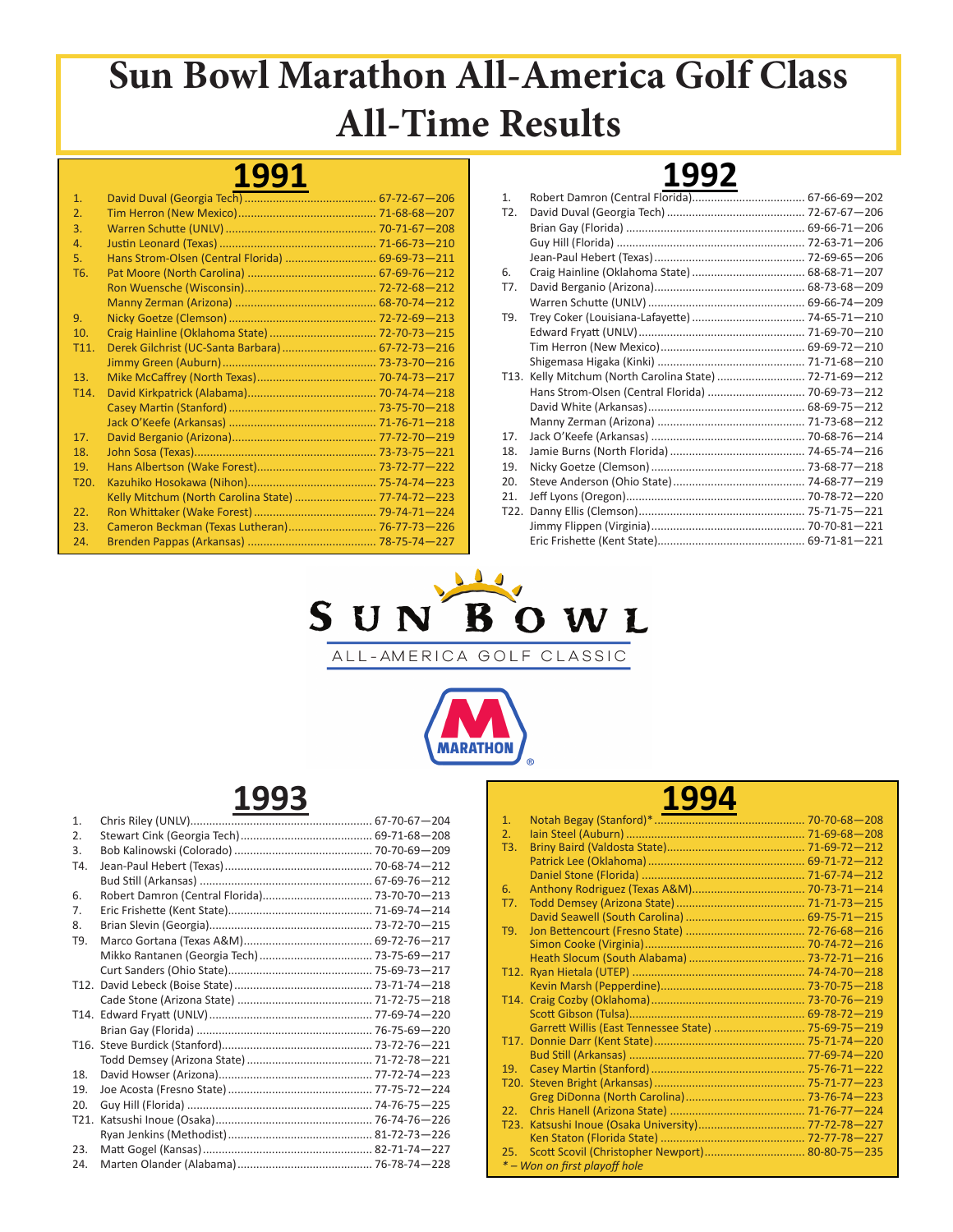### **1995**

| 1.              |                                                     |  |
|-----------------|-----------------------------------------------------|--|
| 2.              |                                                     |  |
| T3.             |                                                     |  |
|                 |                                                     |  |
|                 |                                                     |  |
|                 | Garrett Willis (East Tennessee State)  68-75-70-213 |  |
| T7.             |                                                     |  |
|                 |                                                     |  |
| T9.             |                                                     |  |
|                 |                                                     |  |
|                 |                                                     |  |
|                 |                                                     |  |
|                 |                                                     |  |
|                 |                                                     |  |
| 15.             |                                                     |  |
| 16.             |                                                     |  |
| 17.             |                                                     |  |
| 18.             |                                                     |  |
| 19.             | Mark Slawter (North Carolina State) 76-72-75-223    |  |
| T20.            |                                                     |  |
|                 |                                                     |  |
| 22 <sub>1</sub> |                                                     |  |
|                 | * – Won on first playoff hole                       |  |

# **1996**

| 1.  | Chad Wright (USC)*  72-69-71-212              |
|-----|-----------------------------------------------|
| 2.  | Tag Ridings (Arkansas)  74-70-68-212          |
| 3.  | Clint Jensen (Tulsa)  72-68-73-213            |
| 4.  | Tim Clark (North Carolina State) 73-68-72-214 |
| T5. | Scott Johnson (Arizona State) 77-67-72-216    |
|     | Randy Leen (Indiana) 74-69-73-216             |
|     | Joel Kribel (Stanford)  72-69-75-216          |
| 8.  | Hank Kuehne (SMU)  81-68-68-217               |
| 9.  | Mark Wilson (North Carolina)  76-71-71-218    |
| 10. | Dax Johnston (Central Oklahoma). 70-77-72-219 |
|     | T11. Kyle Voska (Miami (Ohio))  73-77-70-220  |
|     | Robb Kerr (Minnesota)  71-75-74-220           |
| 13. | Rob McMillan (New Mexico)  66-71-77-224       |
|     | T14. Brian Hull (USC)  83-73-75-231           |
|     | Doug LaBelle (New Mexico)80-74-77-231         |
|     | 16. Tsuyoski Kanai (East Asia)  79-77-77-233  |

*\* – Won on third playoff hole*



ALL-AMERICA GOLF CLASSIC



### **1997**

#### **1998**

| 1.              |  |
|-----------------|--|
| 2.              |  |
| 3.              |  |
| 4.              |  |
| 5.              |  |
| 6.              |  |
| T7.             |  |
|                 |  |
|                 |  |
|                 |  |
|                 |  |
| 12 <sub>1</sub> |  |
|                 |  |
|                 |  |
|                 |  |
|                 |  |
|                 |  |
|                 |  |
| 19.             |  |
| 20.             |  |
| 21.             |  |
| 22.             |  |
| <b>DQ</b>       |  |

*\* – Won on first playoff hole*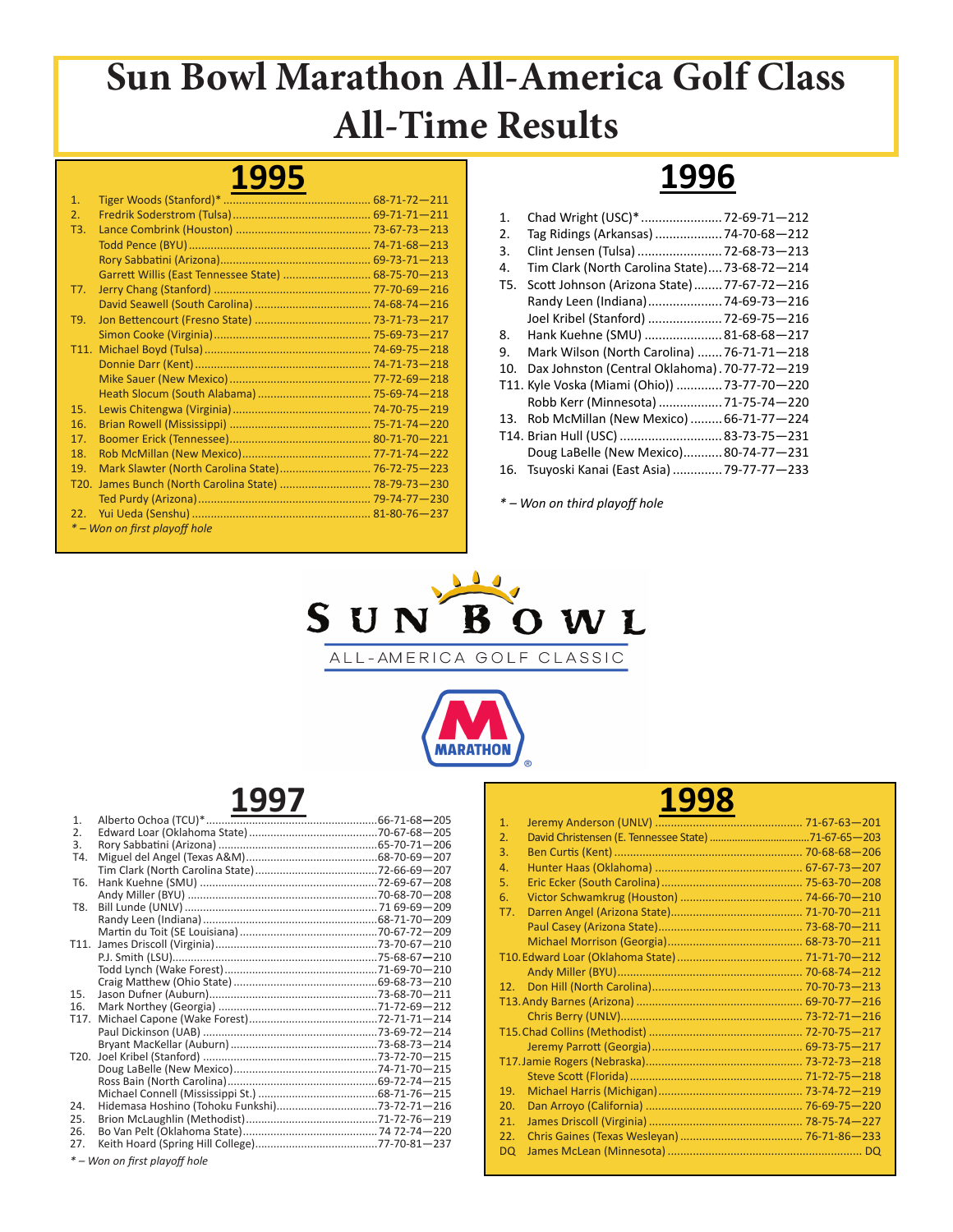#### **1999**

| 1 <sub>1</sub>    |                               |  |
|-------------------|-------------------------------|--|
| $2$ .             |                               |  |
| T3.               |                               |  |
|                   |                               |  |
| T5.               |                               |  |
|                   |                               |  |
| 7.                |                               |  |
| 8.                |                               |  |
| 9.                |                               |  |
| T <sub>10</sub> . |                               |  |
|                   |                               |  |
|                   |                               |  |
| 13.               |                               |  |
|                   |                               |  |
|                   |                               |  |
| 16.               |                               |  |
| T <sub>17</sub> . |                               |  |
|                   |                               |  |
| 19 <sub>1</sub>   |                               |  |
| T <sub>20</sub> . |                               |  |
|                   |                               |  |
| 22.               |                               |  |
| 23.               |                               |  |
|                   |                               |  |
|                   | * – Won on third playoff hole |  |

#### **2000** 1. Ricky Barnes (Arizona)....................................... 63-67-66—196 2. Michael Beard (Pepperdine).............................. 68-66-68—202 3. Jamie Elson (Augusta State)............................... 69-68-67—204 4. John Engler (Clemson)....................................... 71-66-69*—*206 5. Lucas Glover (Clemson) ..................................... 74-66-67—207 6. Kyle Thompson (South Carolina) ....................... 68-73-67—208 T7. Nick Cassini (Georgia)........................................ 70-69-72—211 Reid Hatley (Arizona)......................................... 71-68-72—211 T9. Jeff Quinney (Arizona State) .............................. 70-69-73—212 Andy Sanders (Houston).................................... 67-73-72—212 T11. Matt Brost (Texas).............................................. 65-78-70—213 David Bennett (North Florida) ........................... 76-69-68—213 Erik Compton (Georgia)..................................... 66-71-76—213 14. Jon Mills (Kent State)......................................... 74-74-70—218 15. Kevin Haefner (Auburn)..................................... 71-71-78—220 16. Kevin O'Connell (Greensboro)........................... 70-74-82—226 W/DCraig Lile (Arkansas)............................................................W/D





### **2001**

| 1 <sub>1</sub>   |  |
|------------------|--|
| T <sub>2</sub> . |  |
|                  |  |
| 4.               |  |
| 5.               |  |
| T <sub>6</sub> . |  |
|                  |  |
| T8.              |  |
|                  |  |
|                  |  |
|                  |  |
|                  |  |
|                  |  |
|                  |  |
|                  |  |
|                  |  |
|                  |  |
|                  |  |
|                  |  |
|                  |  |
| 21.              |  |
| 22.              |  |
| 23.              |  |
| 24.              |  |

| $\mathbf{1}$ . |                                                     |  |
|----------------|-----------------------------------------------------|--|
| T2.            | Brendon De Jonge (Virginia Tech)  73-69-71-213      |  |
|                |                                                     |  |
| 4.             | Brock Mackenzie (Washington)  77-66-71-214          |  |
| 5.             | Brandt Snedeker (Vanderbilt)  74-70-71-215          |  |
| T6.            | Dustin Bray (North Carolina)  73-69-75-217          |  |
|                | Ramon Bescansa (North Carolina) 75-70-72-217        |  |
| T8.            |                                                     |  |
|                |                                                     |  |
|                | Justin Walters (North Carolina State)  74-75-69-218 |  |
| 11.            |                                                     |  |
|                | T12. John Kidwell (Oklahoma)  76-73-72-221          |  |
|                |                                                     |  |
|                | Matt Anderson (Minnesota) 80-73-68-221              |  |
|                |                                                     |  |
|                |                                                     |  |
|                |                                                     |  |
|                |                                                     |  |
| 19.            |                                                     |  |
| 20.            |                                                     |  |
|                |                                                     |  |
|                |                                                     |  |
| 23.            |                                                     |  |
| 24.            | Eric Jorgensen (Michigan State) 82-74-76-232        |  |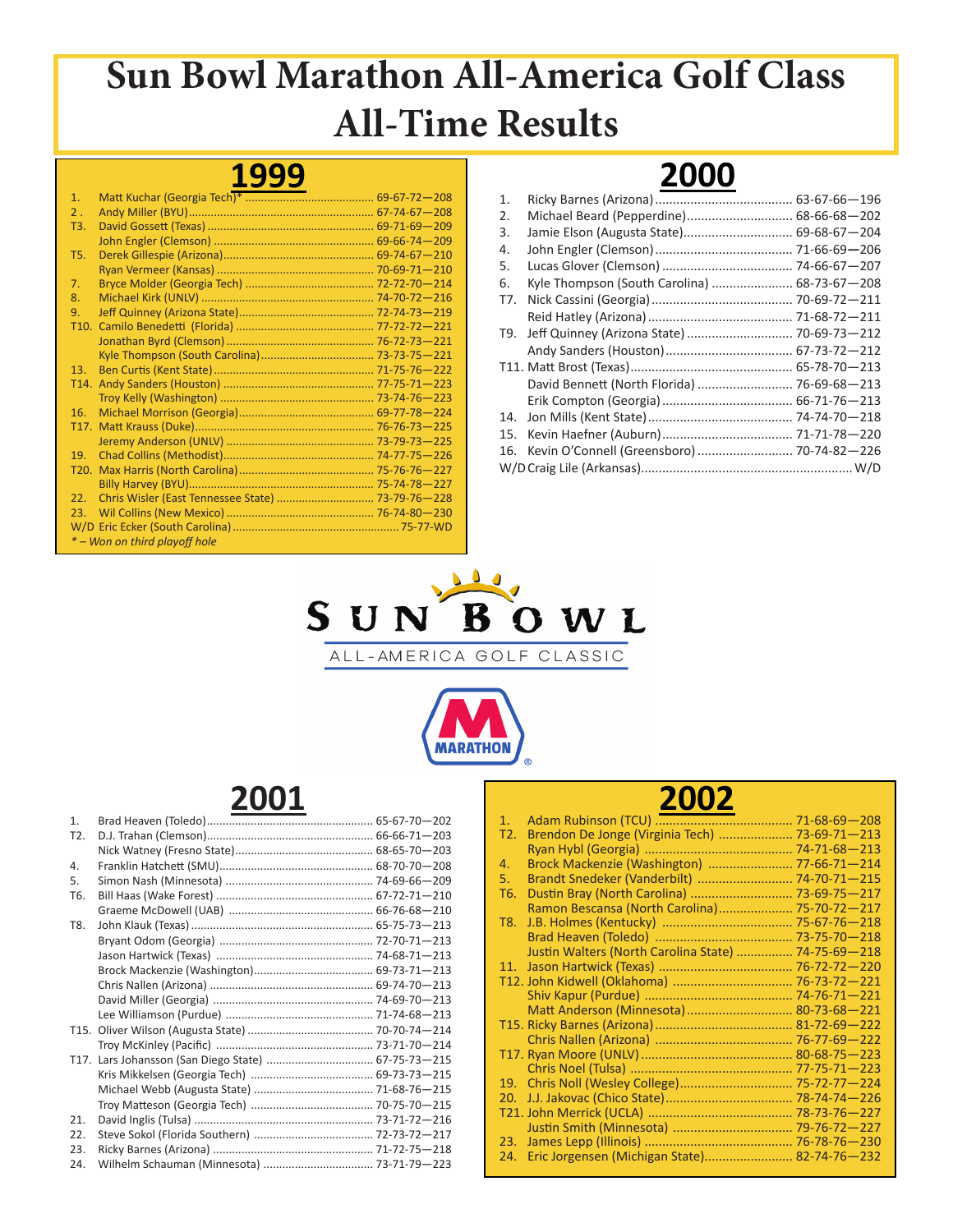### **2003**

| 1.  |  |
|-----|--|
| 2.  |  |
| T3. |  |
|     |  |
|     |  |
| T6. |  |
|     |  |
|     |  |
|     |  |
|     |  |
|     |  |
|     |  |
|     |  |
|     |  |
|     |  |
|     |  |
|     |  |
|     |  |
|     |  |
|     |  |
|     |  |
|     |  |
|     |  |
|     |  |
|     |  |
|     |  |
|     |  |

|                  | LUUT                                     |  |
|------------------|------------------------------------------|--|
| $\mathbf{1}$ .   |                                          |  |
| $\overline{2}$ . |                                          |  |
| 3.               |                                          |  |
| 4.               |                                          |  |
| 5.               |                                          |  |
| T <sub>6</sub>   |                                          |  |
|                  |                                          |  |
| T8.              |                                          |  |
|                  |                                          |  |
|                  |                                          |  |
|                  |                                          |  |
|                  |                                          |  |
|                  |                                          |  |
|                  |                                          |  |
|                  |                                          |  |
|                  |                                          |  |
|                  |                                          |  |
|                  |                                          |  |
| 19.              |                                          |  |
|                  |                                          |  |
|                  |                                          |  |
|                  |                                          |  |
|                  |                                          |  |
|                  |                                          |  |
|                  |                                          |  |
|                  |                                          |  |
|                  |                                          |  |
| 28.              |                                          |  |
| 29.              |                                          |  |
|                  | *-Thompson won on the first playoff hole |  |

**2004**



ALL-AMERICA GOLF CLASSIC



| 1.  |  |
|-----|--|
| 2.  |  |
| 3.  |  |
| 4.  |  |
| T5. |  |
|     |  |
| T7. |  |
|     |  |
| T9. |  |
|     |  |
|     |  |
|     |  |
|     |  |
|     |  |
|     |  |
|     |  |
|     |  |
|     |  |
|     |  |
|     |  |
|     |  |
|     |  |
|     |  |
|     |  |
| 25. |  |
| 26. |  |
| 27. |  |
| 28. |  |
| 29. |  |
| 30. |  |
| DQ  |  |

| 2006             |  |
|------------------|--|
| 1.               |  |
| $\overline{2}$ . |  |
| $\overline{3}$ . |  |
| T4.              |  |
|                  |  |
| 6.               |  |
| T7.              |  |
|                  |  |
|                  |  |
|                  |  |
|                  |  |
|                  |  |
|                  |  |
|                  |  |
| 15.              |  |
| 16.              |  |
|                  |  |
|                  |  |
|                  |  |
|                  |  |
|                  |  |
| 22 <sub>1</sub>  |  |
|                  |  |
|                  |  |
| 25.              |  |
|                  |  |
|                  |  |
| 28.              |  |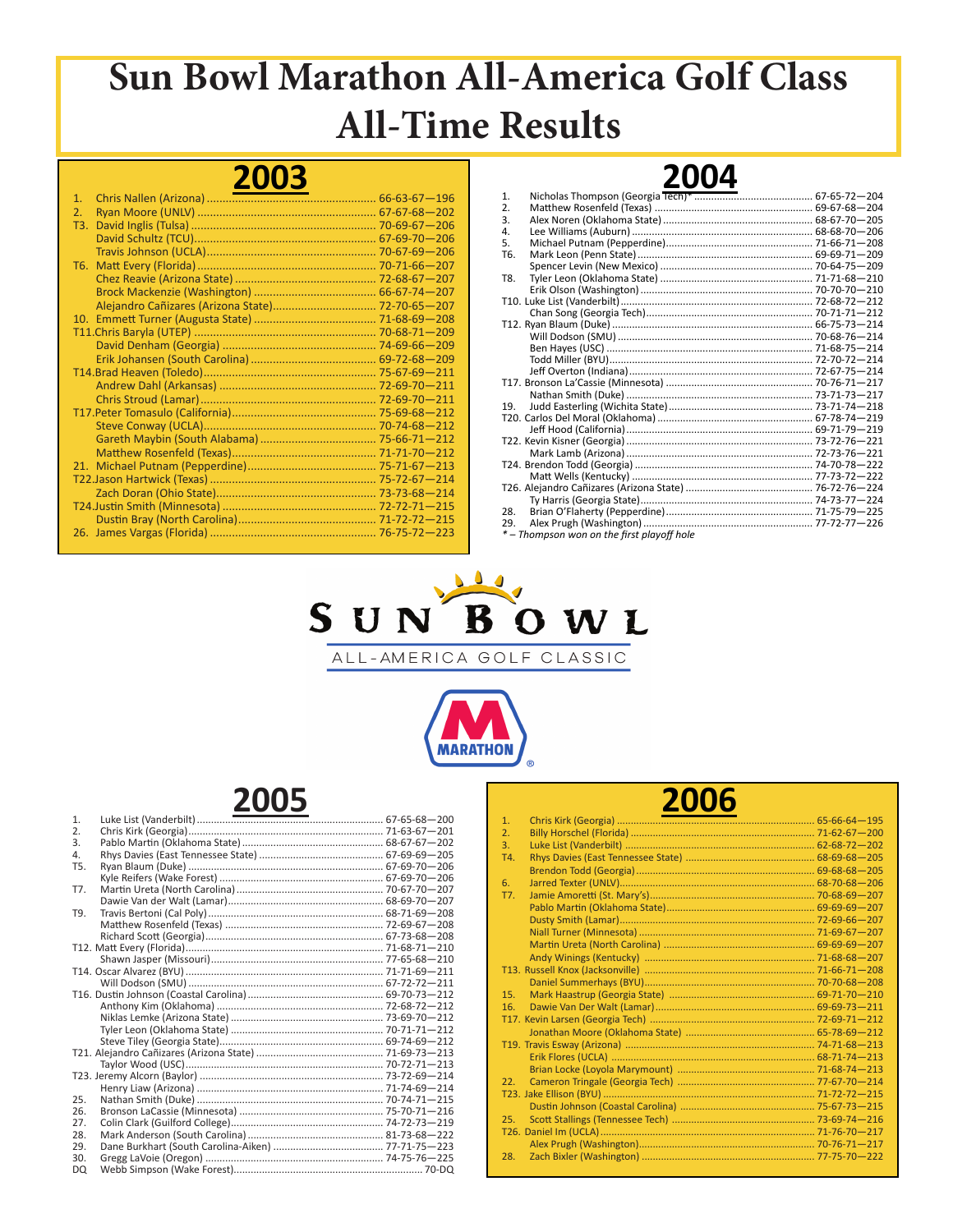#### **2007**

| 1.  |  |
|-----|--|
| 2.  |  |
| T3. |  |
|     |  |
|     |  |
| 6.  |  |
| T7. |  |
|     |  |
| T9. |  |
|     |  |
|     |  |
|     |  |
| 13. |  |
|     |  |
|     |  |
|     |  |
|     |  |
|     |  |
|     |  |
|     |  |
|     |  |
|     |  |
|     |  |
| 24. |  |
| 25. |  |
| 26. |  |
| 27. |  |
| 28. |  |

|                | <u>_____</u> |  |
|----------------|--------------|--|
| $\mathbf{1}$ . |              |  |
| 2.             |              |  |
| 3.             |              |  |
| T4.            |              |  |
|                |              |  |
| T6.            |              |  |
|                |              |  |
|                |              |  |
| 9.             |              |  |
|                |              |  |
|                |              |  |
|                |              |  |
|                |              |  |
|                |              |  |
| 15.            |              |  |
|                |              |  |
|                |              |  |
|                |              |  |
|                |              |  |
|                |              |  |
|                |              |  |
|                |              |  |
|                |              |  |
|                |              |  |
|                |              |  |
|                |              |  |
| 27.            |              |  |
|                |              |  |

**2008**

 *\* – Won on the sixth playoff hole.* 



ALL-AMERICA GOLF CLASSIC



| * - Won on the first playoff hole. |  |
|------------------------------------|--|
|                                    |  |

|                | <b>2010</b> |  |
|----------------|-------------|--|
| 1.             |             |  |
| T <sub>2</sub> |             |  |
| T <sub>2</sub> |             |  |
| T4.            |             |  |
| T4.            |             |  |
| T <sub>6</sub> |             |  |
| T <sub>6</sub> |             |  |
| T <sub>6</sub> |             |  |
| T <sub>6</sub> |             |  |
|                |             |  |
|                |             |  |
|                |             |  |
|                |             |  |
|                |             |  |
|                |             |  |
|                |             |  |
|                |             |  |
|                |             |  |
|                |             |  |
| 20.            |             |  |
|                |             |  |
|                |             |  |
|                |             |  |
|                |             |  |
| 25.            |             |  |
| 26.            |             |  |
|                |             |  |
|                |             |  |
|                |             |  |
|                |             |  |
|                |             |  |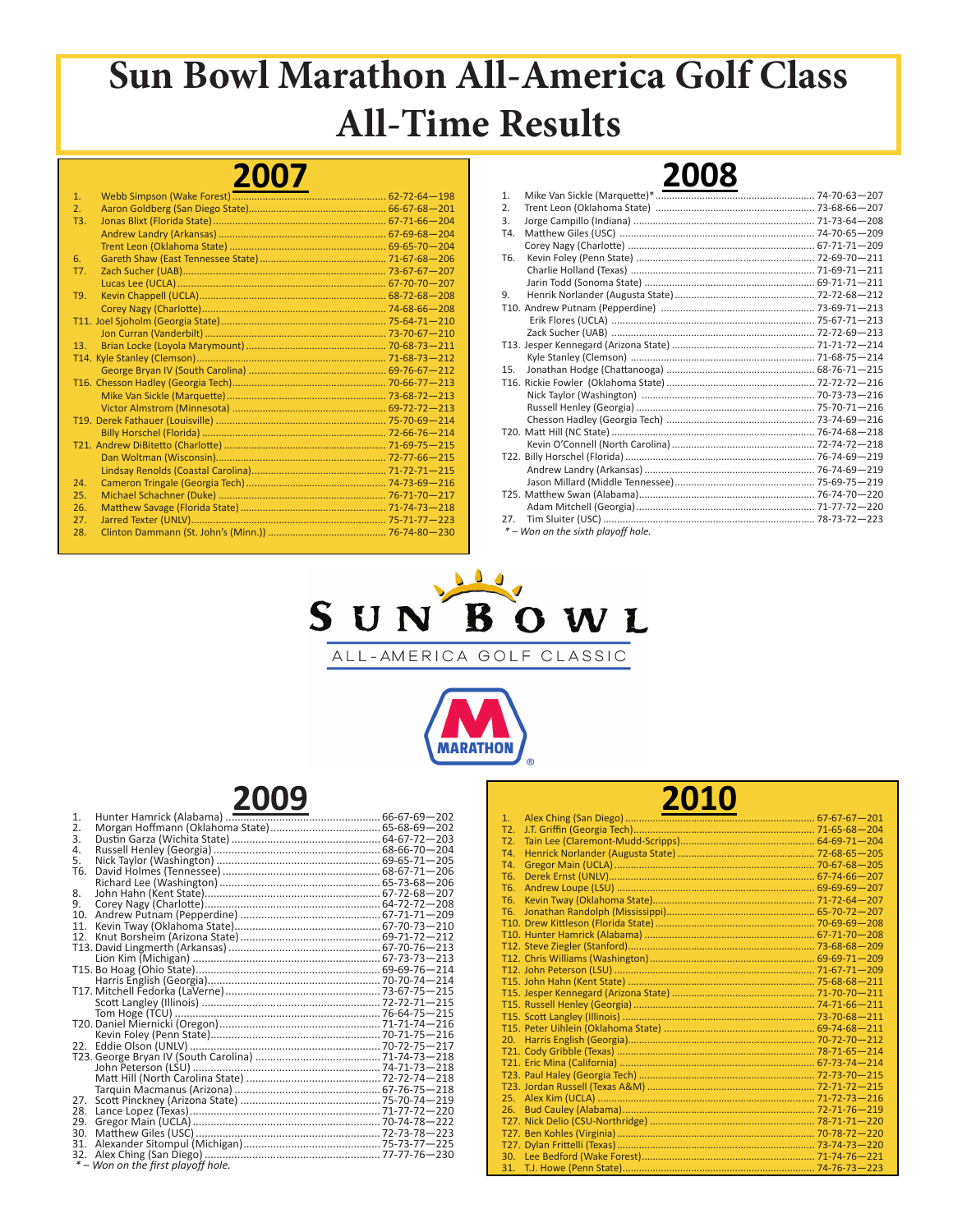### **2011**

| 1.               |                                    |  |
|------------------|------------------------------------|--|
| T <sub>2</sub>   |                                    |  |
| T <sub>2</sub> . |                                    |  |
| 4.               |                                    |  |
| T5.              |                                    |  |
| <b>T5.</b>       |                                    |  |
| T7.              |                                    |  |
| T7.              |                                    |  |
| T9.              |                                    |  |
| T9.              |                                    |  |
| T9.              |                                    |  |
| T9.              |                                    |  |
| 13.              |                                    |  |
| 14               |                                    |  |
|                  |                                    |  |
|                  |                                    |  |
|                  |                                    |  |
|                  |                                    |  |
|                  |                                    |  |
|                  |                                    |  |
|                  |                                    |  |
|                  |                                    |  |
|                  |                                    |  |
|                  |                                    |  |
|                  |                                    |  |
|                  |                                    |  |
|                  |                                    |  |
|                  | * - Won on the third playoff hole. |  |

## **2012**



ALL-AMERICA GOLF CLASSIC



## **2013**

| T12. Ollie Schniederjans (Georgia Tech) 70-72-69-211<br>15. Brad Shigezawa (Claremont-Mudd-Scripps)  69-70-73-214<br>T17. Rhys Pugh (East Tennessee State) 73-72-70-215<br>19. Jordan Niebrugge (Oklahoma State) 72-72-72-216 |
|-------------------------------------------------------------------------------------------------------------------------------------------------------------------------------------------------------------------------------|

| 1.                |                                               |  |
|-------------------|-----------------------------------------------|--|
| T2.               |                                               |  |
| T <sub>2</sub> .  |                                               |  |
| T4.               |                                               |  |
| T4.               |                                               |  |
| T6.               | Jonathan Sanders (Washington) 73-70-65-208    |  |
| T6.               |                                               |  |
| T6.               |                                               |  |
| 9.                |                                               |  |
| T <sub>10</sub> . |                                               |  |
| T <sub>10</sub> . |                                               |  |
| 12.               | Jordan Niebrugge (Oklahoma State)70-73-69-212 |  |
| T <sub>13</sub> . |                                               |  |
| T <sub>13</sub> . |                                               |  |
| 15.               |                                               |  |
| 16.               |                                               |  |
| 17.               |                                               |  |
|                   |                                               |  |
|                   |                                               |  |
|                   |                                               |  |